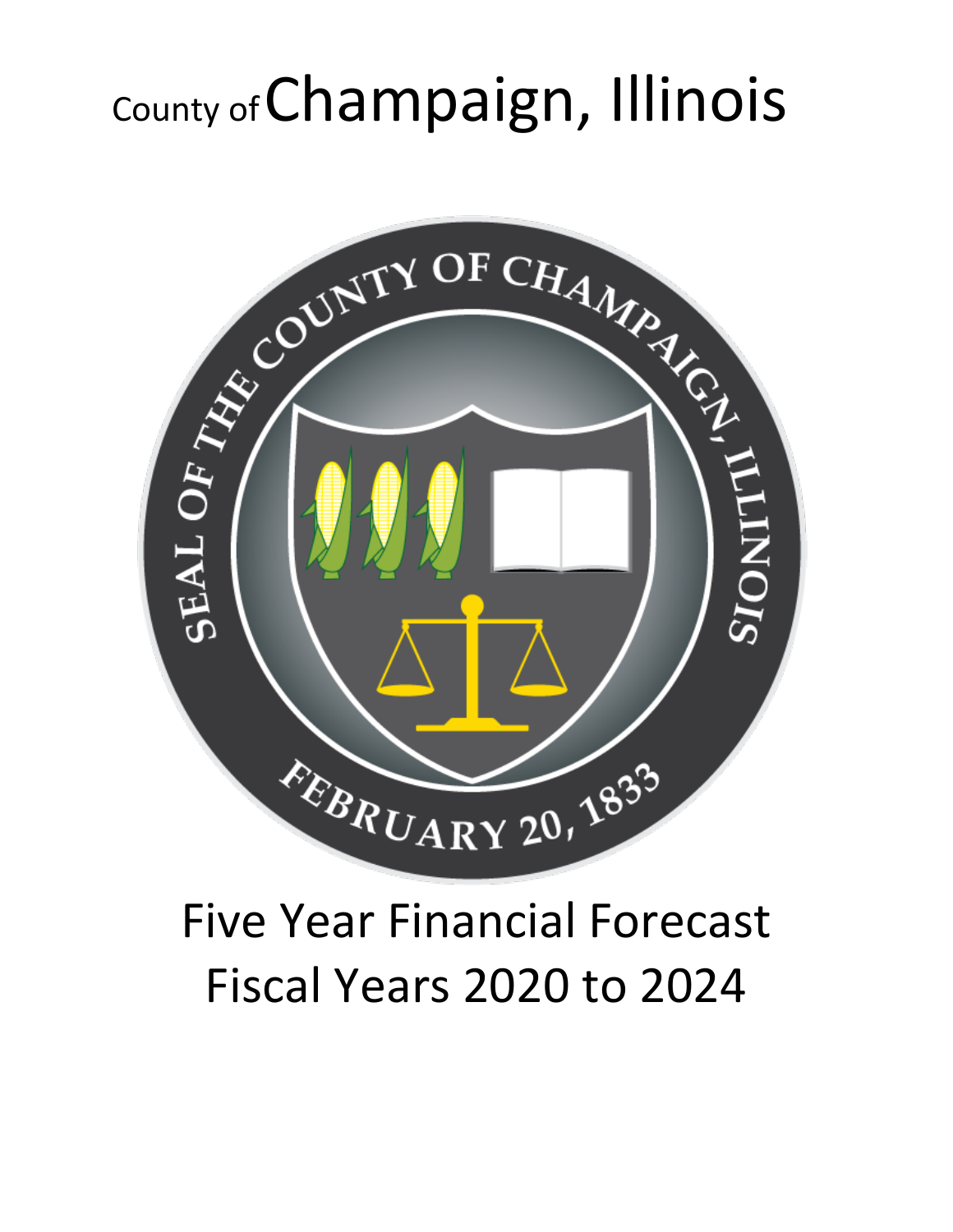

## Introduction

March 2020 and final 2019 revenue and expenditure reports were unavailable until April 14, 2020, providing a limited amount of time to prepare this Forecast. The COVID-19 pandemic has added an additional challenge to the preparation of the Forecast. Increased expenditures related to the pandemic response are reimbursable by FEMA public assistance at 75% if eligible. Because those costs are unknown at this time, and largely reimbursable, they are not incorporated in forecasted expenditures. The State's Stay-At-Home Executive Order is currently in place from March 21 through April 30, 2020. Uncertain at the time of this writing is whether the order will be further extended. Nonetheless, revenue declines are imminent and have been taken into consideration with the preparation of the Forecast.

Due to time constraints and additional financial responsibilities related to COVID-19 Emergency Operations, management of FEMA public assistance funding, and the untimeliness of essential information required to prepare this document; the Forecast is presented at a higher level and with less detail than previous Forecasts.

#### **Financial Rating**

In June 2019, Moody's Investor's Service affirmed Champaign County's Aa2 rating citing its large and diverse tax base and modest debt burden. Above average pension burden was listed as a credit challenge, and factors that could lead to a downgrade were narrowed fund balance or liquidity, contraction of the county's tax base or weakening of resident income, and significant growth in debt or pension burden.

On April 22, 2020, Moody's downgraded the State of Illinois' outlook to "Negative" citing the probable effects of the coronavirus pandemic, including reduced tax collections and anticipated pension investment losses, which are expected to affect Illinois more so than to other states given its current fiscal condition.

#### **Strategic Plan**

The County Board approved a 6-Year Strategic Plan at its July 2019 meeting. [http://www.co.champaign.il.us/CountyBoard/CB/2019/190718\\_Meeting/190718%20handouts.pdf](http://www.co.champaign.il.us/CountyBoard/CB/2019/190718_Meeting/190718%20handouts.pdf)

#### **Critical Issues**

Sheriff's Office and Downtown Correctional Center

Per a 2015 Facilities Condition Report, this facility is categorized as poor. The 0-5-year Deferred Maintenance Backlog (DMB) is \$2.9 million, and the 5-25-year DMB is just under \$9 million. Building conditions have further deteriorated since the 2015 study, and it is essential for the County to resume discussions regarding a plan for the facility.

#### **Opportunities**

There are current negotiations regarding the location of a 150MW solar farm in the unincorporated area of Champaign County. Per information provided by the developer, the project is expected to generate \$3.6 million in estimated annual local spending and \$737,000 in recurring property tax revenue for nine jurisdictions including Champaign County government. The anticipated Zoning Permit fee of \$193,050 would also be paid to the County; however, is not included as revenue in the FY2020 Budget.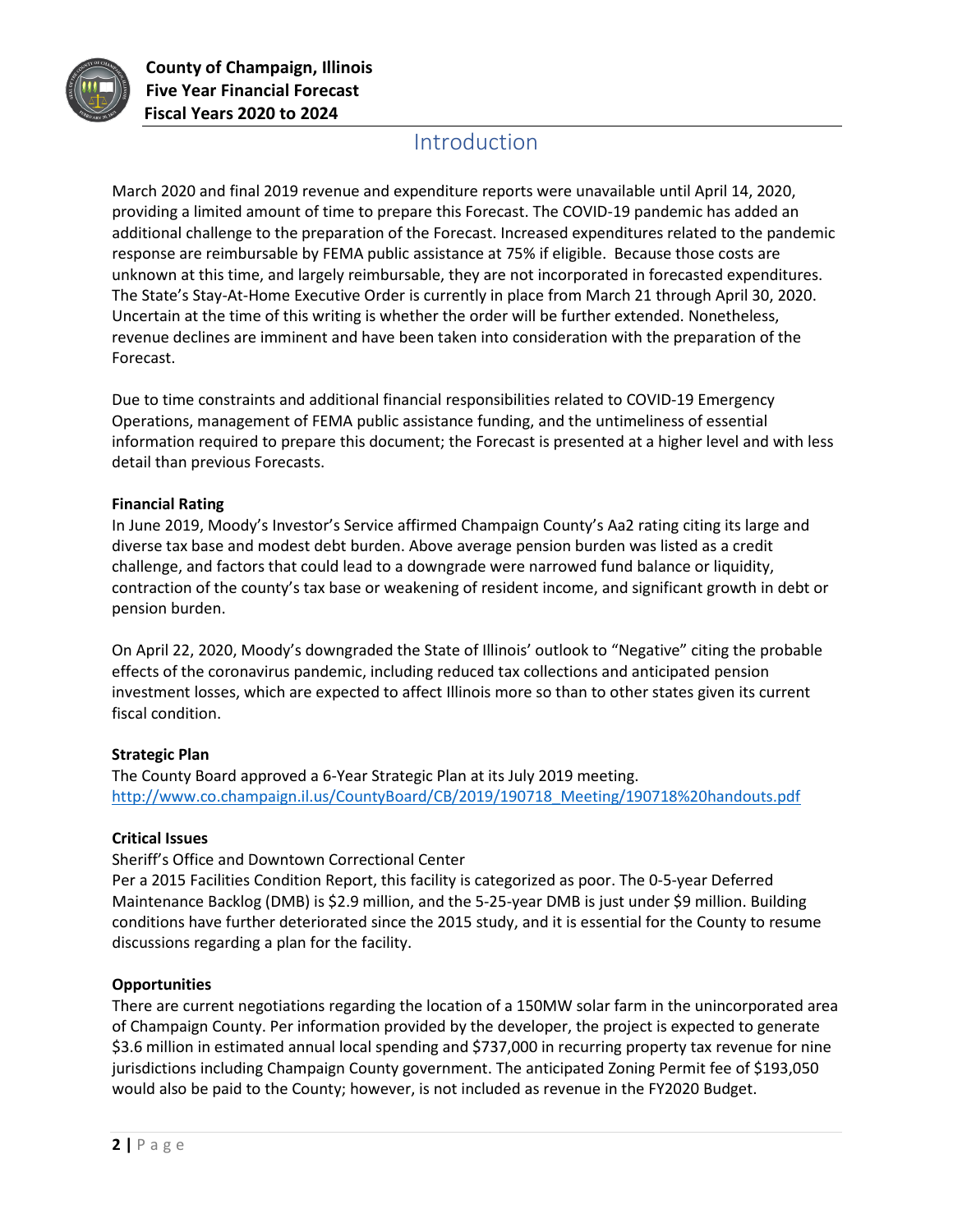

#### **Property Tax Base**

For tax year 2019, payable in FY2020, the County anticipated receiving \$35.27 million in property tax revenue. Application of the Property Tax Extension Limitation Law (PTELL) resulted in an extension calculation of \$35.21 million.

| <b>Tax Levy</b> | <b>Fiscal</b> | <b>EAV</b>      | %               | Tax Rate/\$100 | <b>Property Tax</b>   | Levy      |
|-----------------|---------------|-----------------|-----------------|----------------|-----------------------|-----------|
| Year            | Year          |                 | Increase/       | of EAV         | <b>Extension</b>      | Growth    |
|                 |               |                 | <b>Decrease</b> |                |                       |           |
| 2008            | 2009          | \$3,485,212,304 | 5.7%            | 0.7426         | \$<br>26,000,871      | 7.1%      |
| 2009            | 2010          | \$3,537,653,786 | 1.5%            | 0.7487         | \$<br>26,607,976      | 2.3%      |
| 2010            | 2011          | \$3,561,497,476 | $0.7\%$         | 0.7688         | \$<br>27,506,700      | 3.4%      |
| 2011            | 2012          | \$3,546,623,981 | $-0.4%$         | 0.7841         | \$<br>27,911,272      | 1.5%      |
| 2012            | 2013          | \$3,532,086,251 | $-0.4%$         | 0.8138         | \$<br>28,832,637      | 3.3%      |
| 2013            | 2014          | \$3,479,591,533 | $-1.5%$         | 0.8511         | \$<br>29,700,112      | 3.0%      |
| 2014            | 2015          | \$3,532,923,580 | 1.5%            | 0.8255         | \$<br>30,580,132      | 3.0%      |
| 2015            | 2016          | \$3,600,615,388 | 1.9%            | 0.8322         | \$<br>31,281,287      | 2.3%      |
| 2016            | 2017          | \$3,806,286,018 | 5.7%            | 0.8458         | \$<br>32,245,372      | 3.1%      |
| 2017            | 2018          | \$3,972,464,264 | 4.4%            | 0.8481         | \$<br>33,737,737      | 4.6%      |
| 2018            | 2019          | \$4,132,219,001 | 4.0%            | 0.8157         | \$<br>*<br>33,487,090 | $* -0.7%$ |
| 2019            | 2020          | \$4,299,867,692 | 4.1%            | 0.8189         | \$<br>35,211,617      | 5.1%      |

\*Nursing Home bonds were defeased in 2019, resulting in a reduction in the Tax Year 2018 levy.

In 2020, the Sixth Judicial Court ruled in favor of Carle Foundation regarding the property tax exemption case for parcels in its main campus for tax years 2005-2011. The County's portion of the court ordered refund was \$1.48 million. Following consultation with the County's outside auditor, the payment for the liability must be treated as a reduction in property tax revenues (for each levy), rather than an expenditure. The General Fund Forecast reflects its revenue reduction in FY2020. Future potential liability is not incorporated in the Forecast.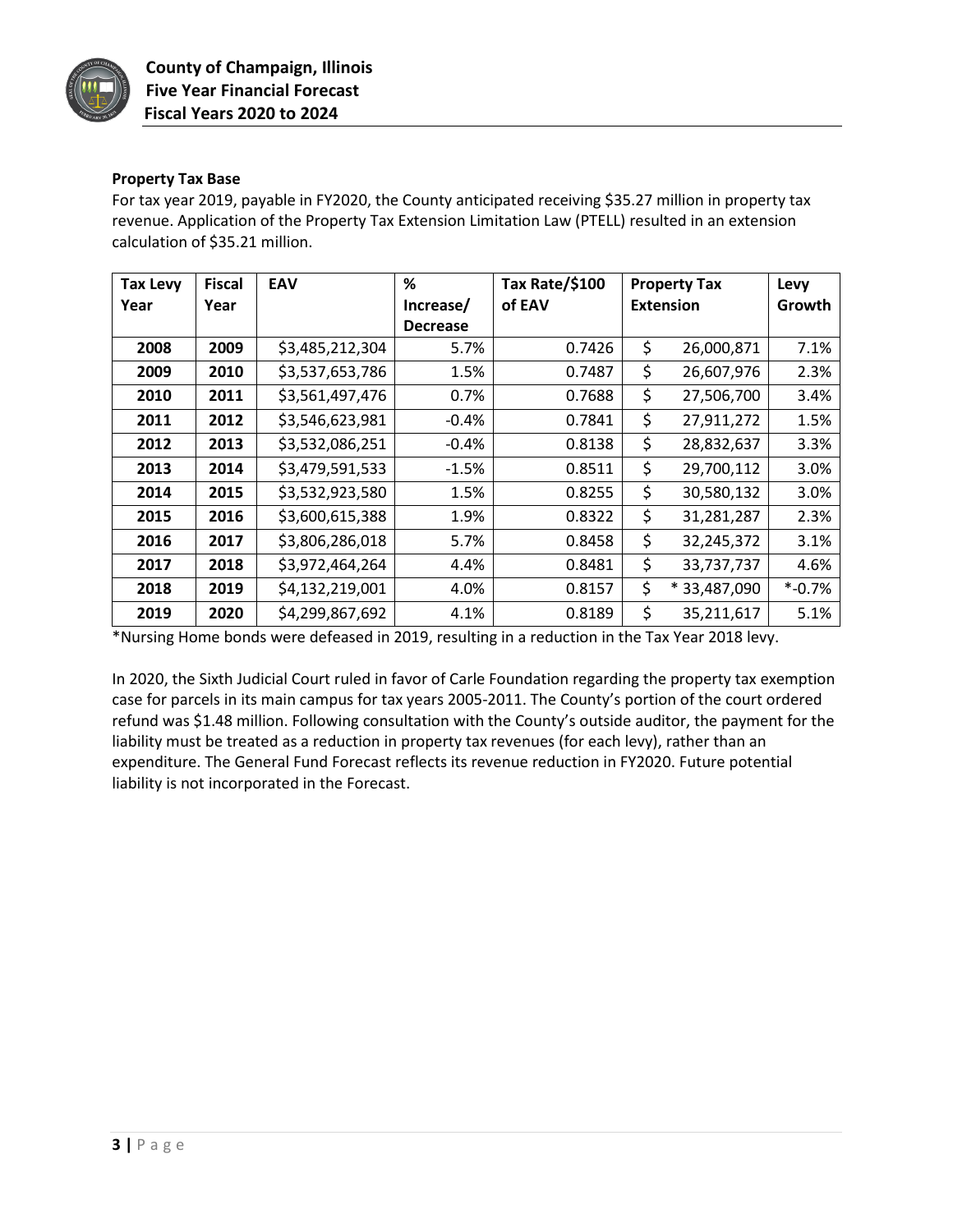

## General Fund

#### Forecast Assumptions

In addition to the aforementioned revenue uncertainties, there are additional unknown factors at the time the Forecast is prepared such as future health insurance rates, IMRF rates, and legislative actions resulting in revenue impacts. The Forecast is presented by summary of revenue and expenditure categories and is based on current economic conditions, historical performance, and anticipated trends in revenues and expenditures at the time of preparation.

The financial impact of the pandemic is largely unknown. Unfortunately, the recently approved federal "COVID-19 3.5" relief package did not include additional funding for local governments. The initial proposal incorporated loss of revenue as a COVID-19 related expense. There are ongoing discussions at the federal level regarding fiscal relief for lost revenues, and it is anticipated this will be addressed in the next relief package. Absent relief for lost revenues, in addition to adjusted FY2020 revenue projections, the following revenues were adjusted down 20%, which at this time is anticipated to be a worse-case scenario.

| One-Cent sales tax          | Quarter-cent sales tax | Use tax                        |
|-----------------------------|------------------------|--------------------------------|
| Income tax                  | Video Gaming tax       | Personal Prop. Replacement tax |
| <b>Court Fees and Fines</b> | Event Security         | Jail Booking-In Fees           |

The County has limited control over most of its revenue sources, and two-thirds of General Fund expenditures are for personnel costs. Therefore, considering the County's already lean workforce, expenditure reductions are challenging. Additionally, the County has increased its much-needed investment in facilities and technology over the past two years, which has put growing pressure on General Fund revenues.

#### Major Revenues

#### **Property Taxes**

As in previous years, there are continued conversations as well as proposed legislation at the State level regarding property tax reform. Legislative changes that reduce the County's most stable revenue source, already restricted by PTELL, would be detrimental. The Consumer Price Index (CPI) increase for taxes levied in 2020, payable in FY2021 is 2.3%. This is the highest CPI since revenue year 2009. In addition to inflationary increases, new growth added to the tax rolls allows for the capture of additional property tax revenue. As stated previously, FY2020 property tax revenues are reduced by the amount due in the Carle Foundation ruling, which is a negative revenue impact of \$549,532 for the General Fund.

### **State Shared Revenues**

#### **2020 Census**

Some County revenues, including Income and Use tax, are dictated on a per capita basis. The unincorporated population, based on the 2010 Census, is 32,255. An increase or decrease in population based on the 2020 Census will impact per capita revenue streams.

#### **Income Tax**

In FY2019, there were thirteen Income tax distributions posted to the fiscal year in order to align Use tax and Income tax deposits, which are released by State Comptroller at the same time. Additionally, Income tax revenues came in greater than budgeted due to a strong stock market and federal tax law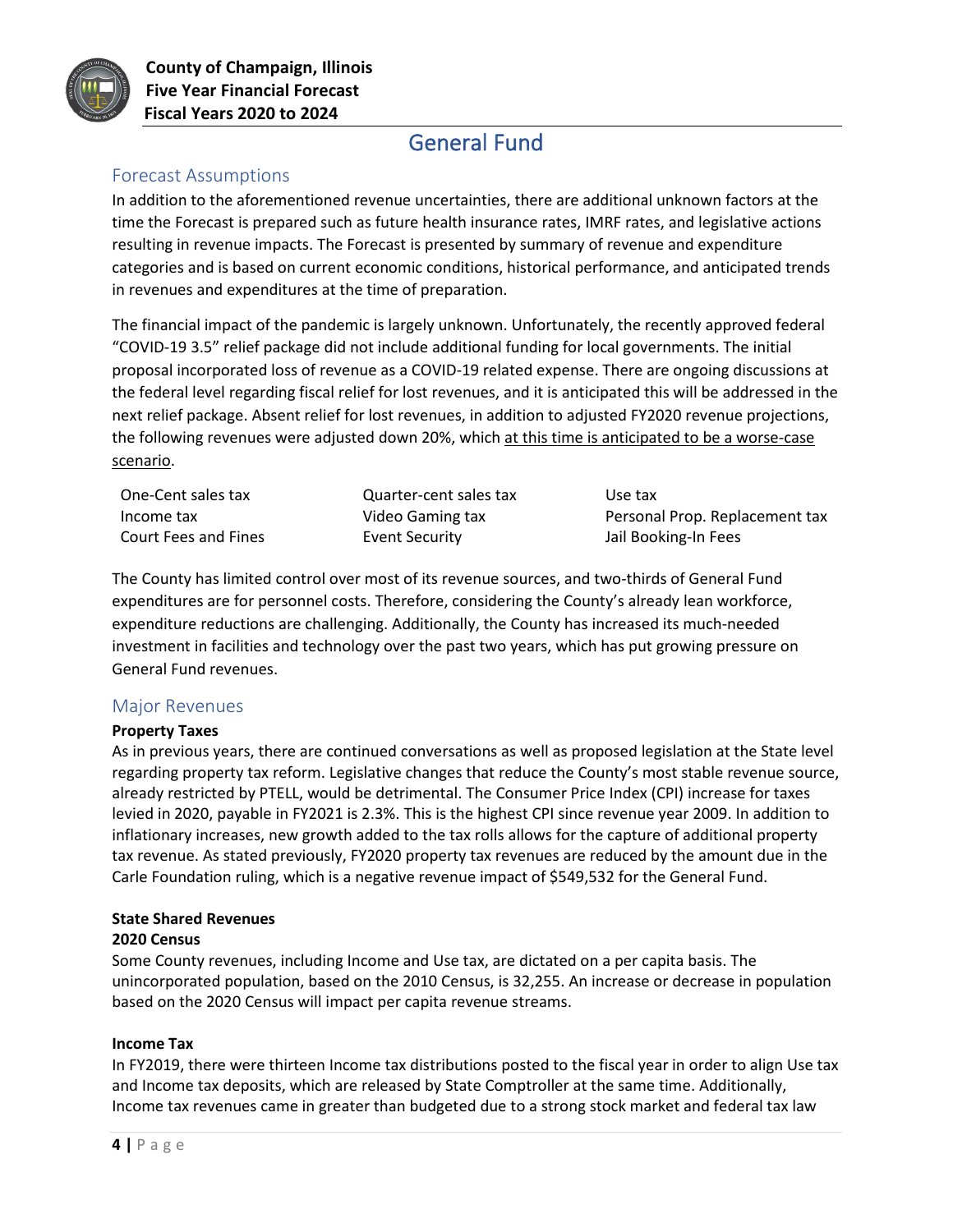

#### **County of Champaign, Illinois Five Year Financial Forecast Fiscal Years 2020 to 2024**

changes. The 5% cut to Income tax revenues is still in place. Year-to-date cuts to this tax stream implemented by the State have cost the County \$622,052. In his FY2021 Budget Address, the Governor stated the current 5% cut would be increased to 10% effective July 1, 2020, and held in reserve until January 1, 2021, unless the proposed graduated income tax was approved by voters. If approved the reserve would be released in a lump sum payment and the cut would remain at 5%. If not approved, the reserve would be retained by the State and the 10% cut would continue.

#### **Sales Taxes**

Level the Playing Field legislation, originally effective July 1, 2020, will now commence January 1, 2021. State and locally imposed sales taxes will be collected where a product is delivered and will have a positive impact on sales tax revenues.

#### **New Revenue: Cannabis Sales**

At the time of the FY2020 budget preparation, the County imposed Cannabis Sales Tax was to be implemented by the Department of Revenue on April 1; however, the state extended implementation to July 1. The County did not budget for this revenue; therefore, receipt of this tax will help mitigate shortfalls in other sales tax revenue streams. Forecasted projections are based on information received from Champaign and Urbana, adjusted for our fiscal year.

#### **Revenue Impact: One-Cent Sales**

For FY2019 the County's top ten filers based on the County's 1.00% share of sales tax, remitted a total of \$830,443, making up 60% of total collections for the one-cent tax. Historically, there have been fluctuations in this revenue stream as the loss, addition, or operational changes of a top filer can significantly affect revenues. The collection months of November and December 2019, and January 2020 reflected a notable revenue decline. An Allocation Remittance Report requested from IDOR for this period confirms a decrease in sales for one of the top filers.

#### **State Reimbursement**

This revenue is predominantly received from the Administrative Office of Illinois Courts (AOIC) for partial salary reimbursement for juvenile and court services officers. The timing of reimbursement can have an impact on the budget, as it did in FY2019. We started the year with a six-month delay in reimbursement; however, ended the year with a five-month delay. Therefore, revenues recorded to FY2019 were greater than budgeted. If AOIC is consistent with disbursements and does not cut the County's allocation for the second half of the year, FY2020 revenues are projected to come in as budgeted.

#### **Charges for Services, Fees and Fines**

The extended closure of the Courthouse will negatively impact fee and fine revenues. Additionally, an Administrative Order issued by Presiding Judge Difanis extended payment due dates between March 16 and April 30, 2020, for multiple court-ordered fees and fines for 180 days without penalty, interest or late charges.

#### Expenditures

#### **Personnel**

Sixty-seven percent of the FY2020 General Fund Budget is personnel costs, which includes wages, health and life insurance. The County's health insurance rates for 2021 are unknown at this time and are difficult to forecast as they are based on multiple factors including the composition of the risk pool, increasing cost of medical services and prescription drugs, administrative fees, claims history, and legislative and regulatory changes. For the purposes of this Forecast projected increases are 5% year over year. The County is currently negotiating Fraternal Order of Police (FOP) contracts for 2020-2022.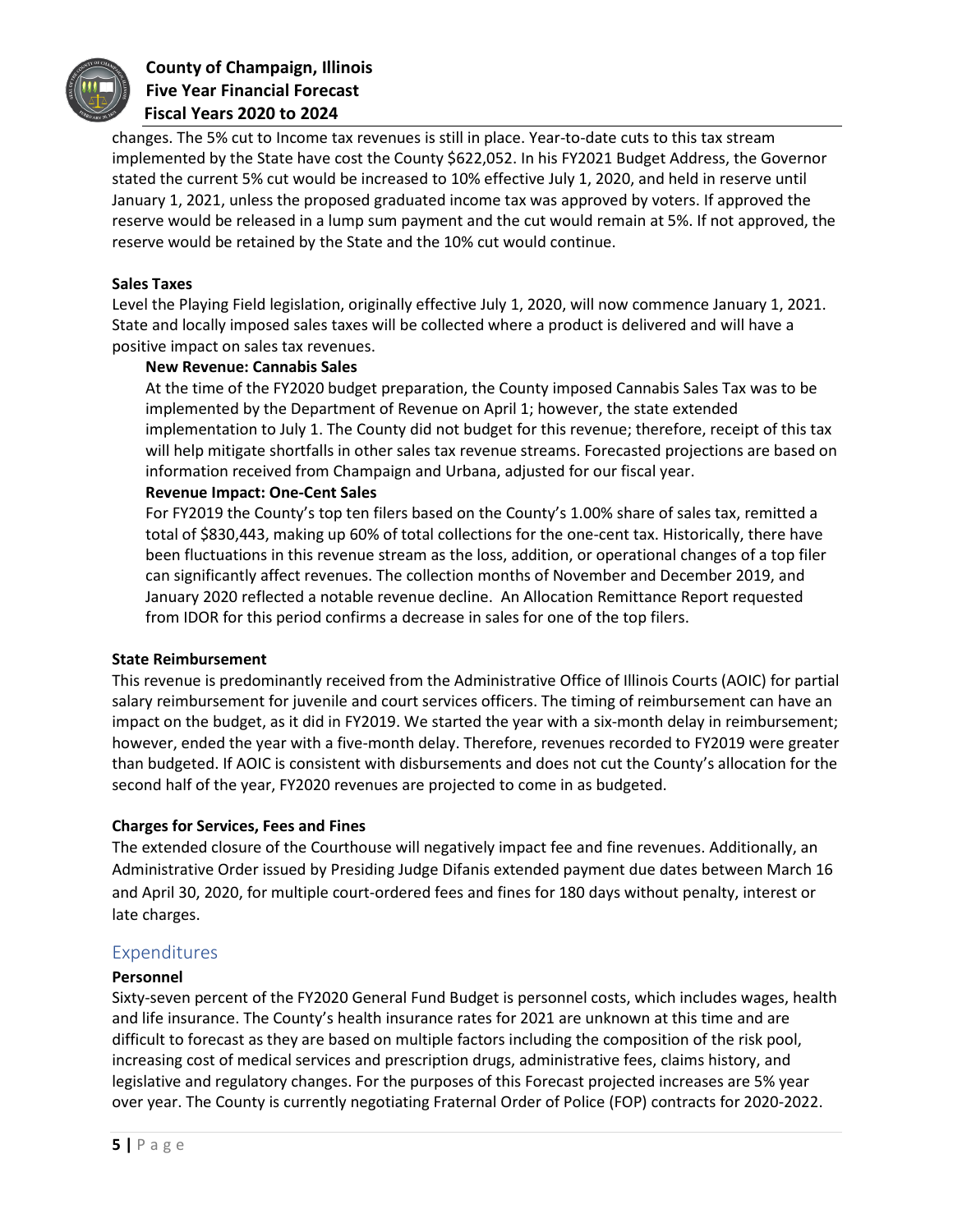

**County of Champaign, Illinois Five Year Financial Forecast Fiscal Years 2020 to 2024**

#### **Commodities**

Forty-five percent of the FY2020 commodities budget is for the purchase of real estate transfer tax stamps. There is a direct correlation to "Revenue Stamps" revenue and "Purchase Document Stamps" expenditure as the Recorder collects a tax through the sale of stamps, and remits 2/3 of the tax to the State.

#### **Services**

The largest single expenditure line in the services category is for Medical, Dental, and Mental Health Services, which represents 14% of total services expenditures. The second and third largest expenditures are for electricity and METCAD contributions, which are 10% and 8% respectively.

#### **Capital**

The FY2020 Budget includes \$145,000 for patrol vehicles, and \$483,140 for replacing the County's election tabulators. The County Clerk has estimated the cost of replacing Voter Assistance Terminals (VAT) is \$352,175. The Forecast includes the VAT replacement in FY2021; however, there have been discussions with the County Clerk's Office to try and identify alternate funding sources for the VAT replacement.

#### **Transfers**

Beginning in FY2019, the County began increasing its investment in facilities and technology resulting in increased contributions to the Capital Asset Replacement Fund (CARF). The forecasted transfers to the CARF include funding for planned facilities projects, equipment and technology scheduled for replacement in each forecast year, charges for software already in place, and replacing the County's legacy financial system. The forecasted transfers do not include additional projects identified in future fiscal years per the County's Technology Plan.

| <b>General Fund</b>                        | <b>Unaudited</b><br>FY2019 | <b>Budget</b><br><b>FY2020</b> | <b>Projected</b><br><b>FY2020</b> | <b>Forecasted</b><br>FY2021 | <b>Forecasted</b><br><b>FY2022</b> | <b>Forecasted</b><br><b>FY2023</b> | <b>Forecasted</b><br>FY2024 |
|--------------------------------------------|----------------------------|--------------------------------|-----------------------------------|-----------------------------|------------------------------------|------------------------------------|-----------------------------|
| Local Taxes                                | 13,082,149                 | 13,971,656                     | 12,844,363                        | 13,900,275                  | 14,426,348                         | 14,973,464                         | 15,542,465                  |
| Licenses and Permits                       | 1,583,797                  | 1,651,008                      | 1,580,868                         | 1,580,868                   | 1,580,868                          | 1,580,868                          | 1,580,868                   |
| Intergovernmental Revenue                  | 598,772                    | 508,782                        | 527,341                           | 523,809                     | 523,809                            | 523,809                            | 523,809                     |
| <b>State Shared Revenue</b>                | 15,280,834                 | 15,374,552                     | 13,082,154                        | 13,760,802                  | 14,126,756                         | 14,508,003                         | 14,905,379                  |
| <b>Local Government Revenue</b>            | 657,818                    | 744,141                        | 780,398                           | 756,540                     | 782,897                            | 810,252                            | 838,646                     |
| Government Reimbursement                   | 709,870                    | 626,046                        | 598,919                           | 640,319                     | 654,356                            | 668,813                            | 683,704                     |
| Charges for Services, Fees and Fines       | 4,825,263                  | 4,691,384                      | 3,979,284                         | 4,691,384                   | 4,691,384                          | 4,691,384                          | 4,691,384                   |
| Miscellaneous                              | 1,433,479                  | 1,437,727                      | 1,381,261                         | 1,396,975                   | 1,413,002                          | 1,429,350                          | 1,446,026                   |
| Interfund Transfers and<br>Reimbursement   | 6,770,527                  | 1,777,898                      | 1,706,292                         | 1,652,304                   | 1,675,340                          | 1,699,090                          | 1,723,582                   |
| <b>Other Financing Sources (Refunding)</b> | 865,000                    |                                |                                   |                             |                                    |                                    |                             |
| <b>Total Revenue</b>                       | 45,807,509                 | 40.783.194                     | 36,480,880                        | 38,903,276                  | 39,874,760                         | 40.885.033                         | 41,935,863                  |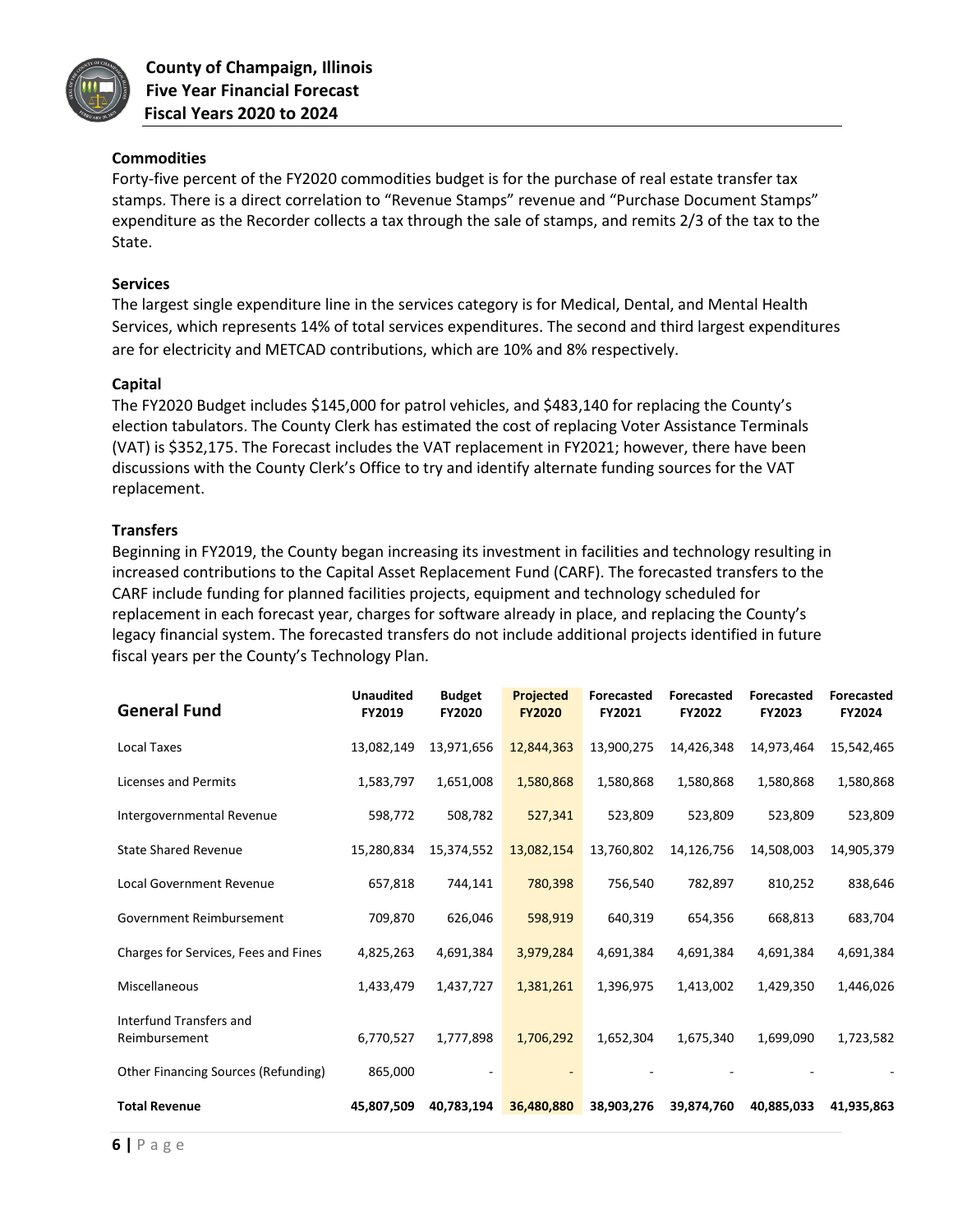

| Personnel                          | 25,786,913 | 26,810,459 | 26,572,982    | 27,676,028  | 28,570,626  | 29,495,279    | 30,451,047  |
|------------------------------------|------------|------------|---------------|-------------|-------------|---------------|-------------|
| Commodities                        | 2,133,976  | 2,225,285  | 2,211,200     | 2,246,876   | 2,268,955   | 2,291,535     | 2,314,626   |
| <b>Services</b>                    | 6,835,108  | 7,723,854  | 7,356,245     | 7,835,960   | 7,987,792   | 8,143,536     | 8,303,300   |
| Capital                            | 344,089    | 628,140    | 568,140       | 497,175     | 145,000     | 145,000       | 145,000     |
| <b>Transfers</b>                   | 1,973,102  | 2,725,129  | 2,725,129     | 3,096,124   | 2,956,286   | 2,850,096     | 3,066,141   |
| Debt                               | 4,896,031  | 195,655    | 181,567       | 182,250     | 184,276     | 181,212       | 183,150     |
| <b>Total Expenditure</b>           | 41,969,219 | 40,308,522 | 39,615,263    | 41,534,413  | 42,112,935  | 43,106,658    | 44,463,264  |
|                                    |            |            |               |             |             |               |             |
| Revenue/Expenditure Difference     | 3,838,290  |            | (3, 134, 383) | (2,631,137) | (2,238,175) | (2,221,625)   | (2,527,401) |
| <b>Fund Balance (unaudited)</b>    | 7,048,959  |            | 3,914,576     | 1,283,439   | (954, 736)  | (3, 176, 361) | (5,703,762) |
| Fund Balance as a % of Expenditure | 16.8%      |            | 9.9%          | 3.1%        | $-2.3%$     | $-7.4%$       | $-12.8%$    |

#### **FY2019 Fund Balance**

The May 2019 Budget Projection report presented to the County Board in June, forecasted a \$6.5 million fund balance at the end of 2019. The unaudited ending FY2019 fund balance is expected to be \$7 million, or 16.8% of total expenditures. Per County Financial Policies, the General Fund balance recommendation is 12.5% of expenditures with a target of 16.7%. Several factors contributed to the increased 2019 fund balance following a \$3.2 million fund balance at the end of FY2018.

- In the last quarter of FY2018, the County transferred \$1.98 million to the Nursing Home Fund allowing it to pay for outstanding accounts payable balances prior to the sale of the Home in 2019. The General Fund subsequently issued a Promissory Note for cash flow purposes. Following the sale, proceeds were used to repay the General Fund, thereby restoring the \$1.98 million impact to its fund balance and allowing the Promissory Note to be redeemed.
- The FY2019 Budget included \$282,000 for the Nursing Home debt service; however, the redemption of bonds following the Home's sale relieved the County of the 2019 payments.
- Major revenue impacts included the early distribution of one month of AOIC reimbursement, significant increases over IDOR projected Personal Property Replacement tax revenues, significant one-time increases in Income tax revenues due to a strong stock market and federal tax law changes, and thirteen Income tax distributions posted to the fiscal year in order to align Use tax and Income tax, which are released by State Comptroller at the same time.
- Underspending predominantly in personnel costs and services.

#### **Outstanding Loan**

There remains a \$1 million loan on the General Fund balance sheet that is owed from the Nursing Home Fund. It is recommended the County act in FY2021 to remove this loan from the balance sheet.

#### **Current FY2020 Budget Recommendation**

At the April Department Heads meeting, Elected Officials and Department Heads were asked to make good faith efforts to reduce spending, restrict commodities and services to essential only expenditures, and maintain vacant positions not critical to departmental operations. It is recommended that capital projects not already underway be deferred, and budgeted expenditures for Capital Asset Replacement Fund items be evaluated on a case-by-case basis.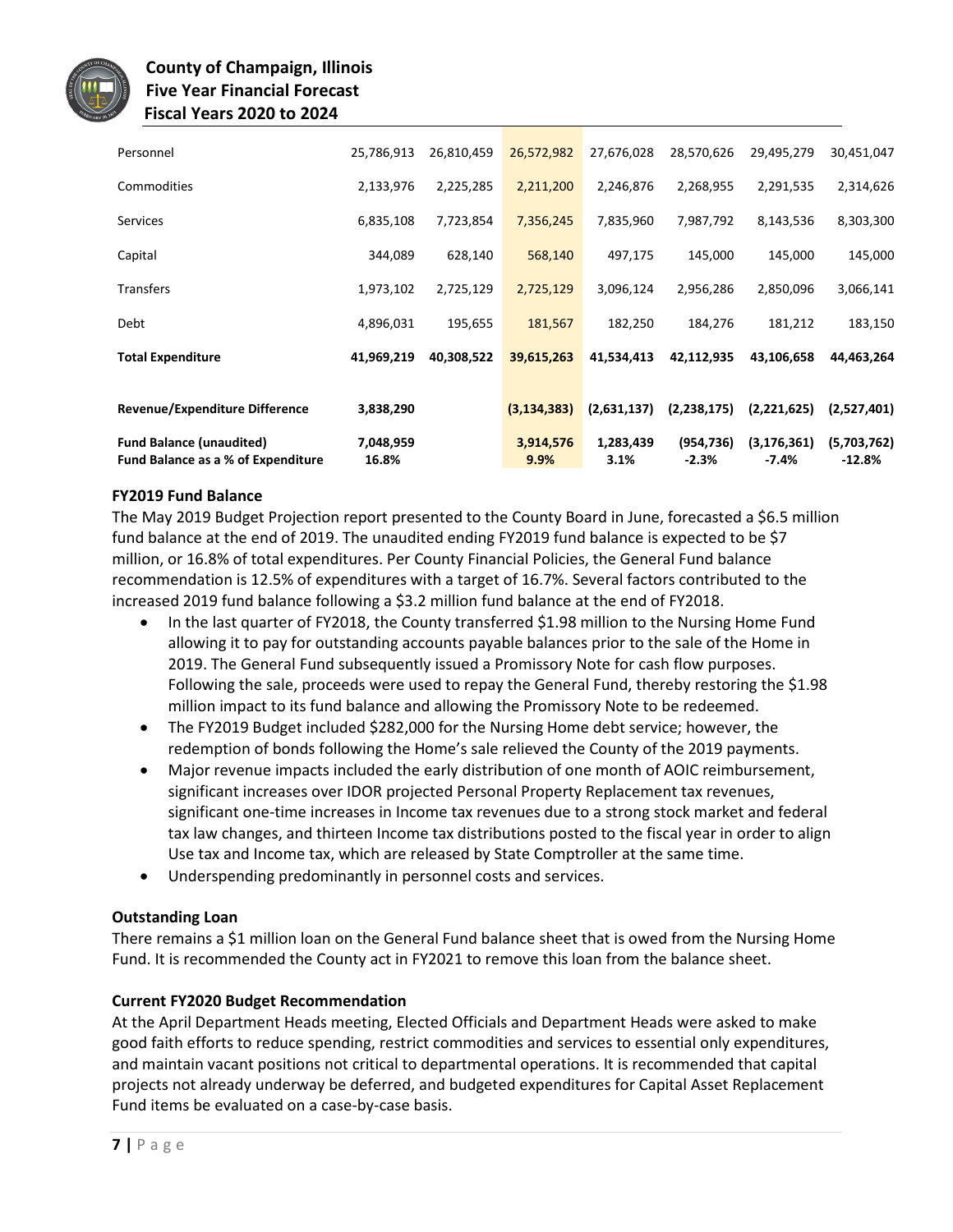

## Capital Asset Replacement Fund (CARF)

The facility, equipment and technology needs of the County's General Fund departments are mostly financed through this fund. Funding for CARF comes predominantly from the General and Public Safety Sales Tax fund transfers. The growing need for investment in facilities and technology continues to put pressure on both the General Fund and Public Safety Sales Tax Fund; thereby impacting the availability of those revenues for other purposes.

#### **Facilities Capital Plan**

<http://www.co.champaign.il.us/CountyBoard/Budgets/2020Budget/Final/Pages/capitalfacilitiesplan.pdf> The plan was approved by the County Board in 2018. Fiscal Year 2021 will be the third year of the tenyear plan. Funding required for facility projects scheduled in 2021 is \$2.19 million.

| <b>Facility</b>       | <b>Facilities Plan Projects Identified in 2021</b>                    | Cost        |
|-----------------------|-----------------------------------------------------------------------|-------------|
| <b>Animal Control</b> | Add whole building AC                                                 | \$150,000   |
| <b>Brookens</b>       | Replace POD 400 roof                                                  | \$250,000   |
| Courthouse            | Replace boilers (2)                                                   | \$300,000   |
| Garages               | Install oil interceptors (5)                                          | \$250,000   |
| JDC.                  | Replace water heaters (2), window sealant/paint, exterior lights      | \$135,000   |
| Satellite Jail        | Foundation joint repair, drainage tile, replace ballasted roof (1996) | \$1,100,000 |

#### **Technology Plan**

#### <http://www.co.champaign.il.us/CountyBoard/Budgets/2020Budget/Final/Pages/technologyplan.pdf>

The plan was approved by the County Board in 2019, with 2021 being year two of the six-year plan. New projects identified in 2021 total \$940,000 with phone and network system upgrades being the costliest.

| System                     | <b>Technology Plan Projects Identified in 2021</b>               | Cost      |
|----------------------------|------------------------------------------------------------------|-----------|
| Network Upgrades           | Upgrade to single-mode fiber to support increased bandwidth      |           |
|                            | needs for VoIP phones and video conferencing                     | \$500,000 |
| Phone System Upgrade       | Current system is obsolete technology with limited functionality | \$200,000 |
| Animal Control/Shelter     | Current system is on the AS/400                                  | \$40,000  |
| <b>Courtroom Recording</b> | Needs periodically updated in conjunction with State of Illinois | \$150,000 |
| <b>Video Hearing</b>       | Current platform acquired in 2012 system is used 364 days/year   |           |
| (Arraignment)              | for adult arraignment and juvenile hearings                      | \$50,000  |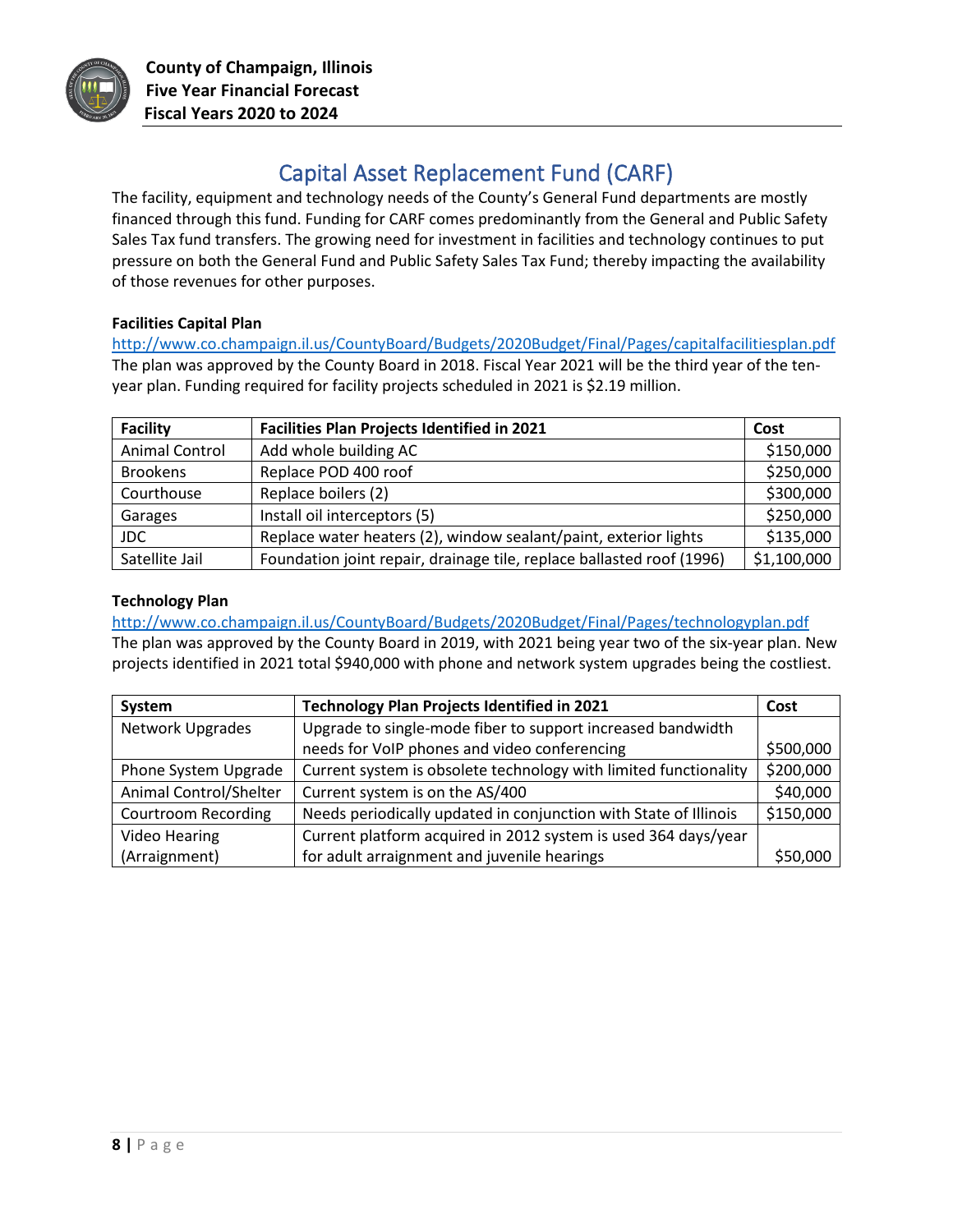

## Public Safety Sales Tax (PSST) Fund

This tax does not apply to titled or registered tangible personal property (such as vehicles, watercraft, aircraft, trailers, and mobile homes) and qualifying food, drugs and medical appliances. The State of Illinois collects a fee (presently 1.5%) on PSST revenue, which has cost the County \$214,000 since inception through the end of 2019. Level the Playing Field legislation, approved in 2019, will allow for this locally imposed tax to be collected at the point where the product is delivered beginning January 1, 2021 (deferred from the original effective date of July 1, 2020). This is expected to have a positive impact on revenue.

#### **Revenue**

The financial impact of the COVID-19 pandemic is largely unknown at present. Revenue projections for FY2020 are forecasted to reflect a decrease of 20%, which at this time is anticipated to be a worse-case scenario. The three- five- and ten-year average growth for this tax is 1.3%, 0.7%, and 1.4% respectively.

| <b>Public</b><br>Safety<br>Sales Tax | 2015        | 2016        | 2017        | 2018        | 2019        | 2020<br><b>Budget</b> | 2020<br>Projected |
|--------------------------------------|-------------|-------------|-------------|-------------|-------------|-----------------------|-------------------|
| Tax                                  | \$4,699,781 | \$4,678,090 | \$4,733,219 | \$4,894,772 | \$4,864,386 | 4,910,625             | \$3,928,500       |
| Revenue                              |             |             |             |             |             |                       |                   |
| Change                               | $-0.2%$     | $-0.5%$     | 1.2%        | 3.4%        | $-0.6%$     | 0.9%                  | $-20%$            |

#### **Expenditure**

Debt service is the largest fund expenditure, with 48% of budgeted revenues funding the County's three outstanding alternate revenue bond payments in FY2020.



| <b>Maturity</b><br>FY2022 | <b>Issue</b><br>1999 bonds issued to construct the Juvenile Detention Center (JDC), and<br>addition/remodel of the Courthouse. Principal payments on the 2014 bonds ensue in<br>2023; thereby minimizing the capacity to use the relief for other purposes. |
|---------------------------|-------------------------------------------------------------------------------------------------------------------------------------------------------------------------------------------------------------------------------------------------------------|
| FY2026                    | 2016 bonds refunded the Courthouse exterior renovation and clock tower restoration.                                                                                                                                                                         |
| FY2028                    | 2014 bonds refunded the Courthouse and JDC bonds.                                                                                                                                                                                                           |